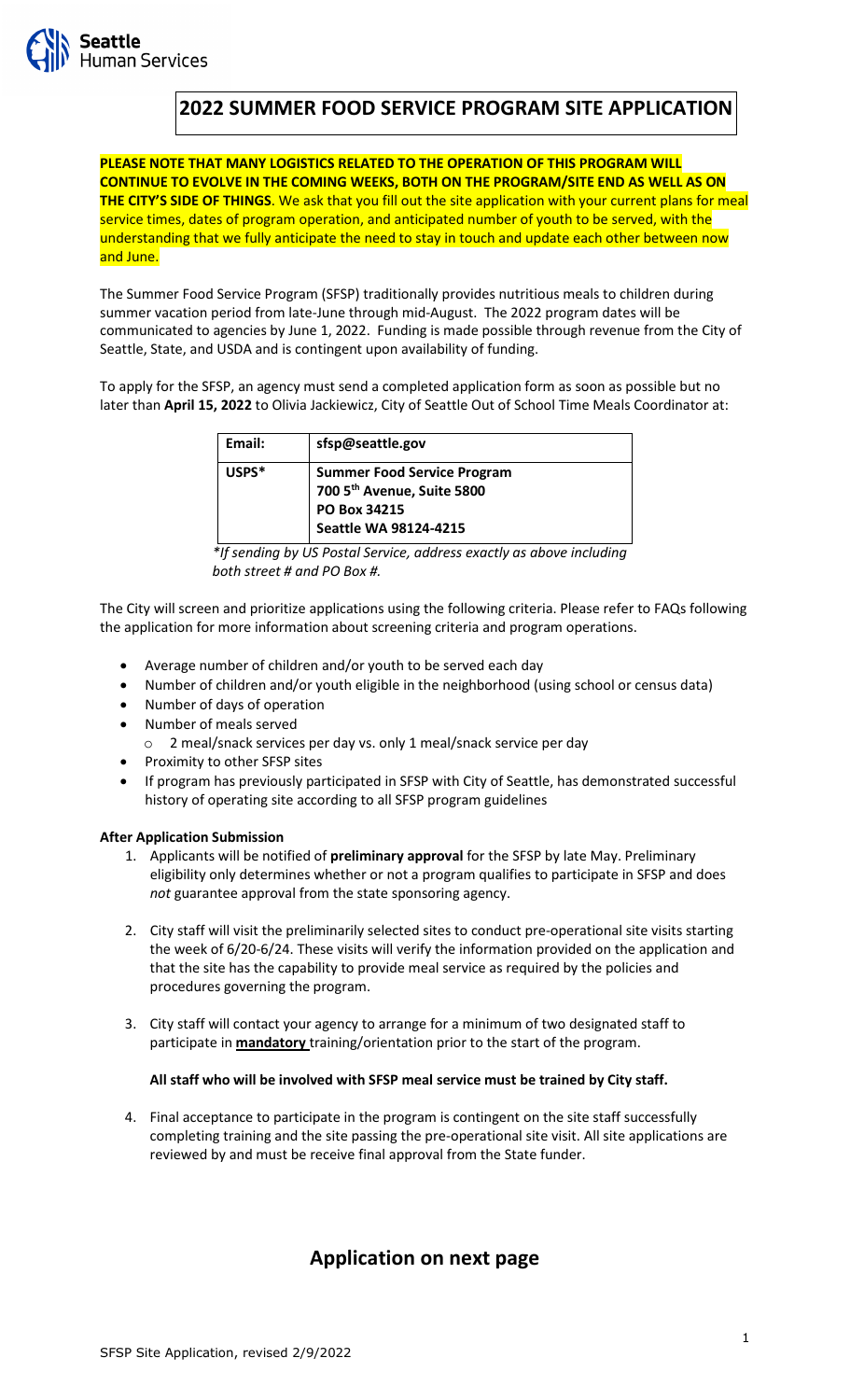# **SUMMER FOOD SERVICE PROGRAM**

# **2022 Application**

| <b>ZUZZ Application</b><br>This form is electronically fillable or you may print and complete. Return no later than April 15, 2022. See                                                                                                                                                                                                  |  |  |  |  |
|------------------------------------------------------------------------------------------------------------------------------------------------------------------------------------------------------------------------------------------------------------------------------------------------------------------------------------------|--|--|--|--|
| previous page for mailing instructions. If organization has multiple sites, a separate form must be completed                                                                                                                                                                                                                            |  |  |  |  |
| for each site. If you have questions or concerns about completing this form, please contact Olivia Jackiewicz, Out                                                                                                                                                                                                                       |  |  |  |  |
| of School Time Meals Coordinator at Olivia.jackiewicz@seattle.gov or (206) 375-1186.                                                                                                                                                                                                                                                     |  |  |  |  |
|                                                                                                                                                                                                                                                                                                                                          |  |  |  |  |
|                                                                                                                                                                                                                                                                                                                                          |  |  |  |  |
|                                                                                                                                                                                                                                                                                                                                          |  |  |  |  |
| Is the meal site located in a Seattle Public School building? $Yes$ $\begin{vmatrix} No & N \end{vmatrix}$                                                                                                                                                                                                                               |  |  |  |  |
|                                                                                                                                                                                                                                                                                                                                          |  |  |  |  |
| Site Supervisor Name (See FAQs attached for site supervisor responsibilities): ______________________________                                                                                                                                                                                                                            |  |  |  |  |
|                                                                                                                                                                                                                                                                                                                                          |  |  |  |  |
|                                                                                                                                                                                                                                                                                                                                          |  |  |  |  |
| When will your program operate? Beginning Date (mm/dd) ___________ Ending Date (mm/dd) _________<br>Our program will tentatively run from Monday 6/27/22 through Wednesday 8/24/22<br>Please note that your <i>desired</i> start date may not work with City operating dates and may need to be adjusted.                                |  |  |  |  |
| Days of Program Operation: Mond Tues Weds Thurs Frid Sat Sun                                                                                                                                                                                                                                                                             |  |  |  |  |
| Summer Hours of Operation: from _________ to _________                                                                                                                                                                                                                                                                                   |  |  |  |  |
| Do you want to be considered an open or closed site? (see FAQs attached to application) Open $\vert$ Closed $\vert$                                                                                                                                                                                                                      |  |  |  |  |
| You may choose only TWO meals in either of these combinations: Breakfast and Lunch OR Lunch and Snack OR<br>Breakfast and Snack. Please note that you may serve lunches as suppers if your organization would like to distribute<br>meals in the late afternoon/early evening.                                                           |  |  |  |  |
| Select TWO meals and include your planned serving times for each.<br>Breakfast:<br>from ___________am to _______________ am<br>Lunch/Supper: from _________ am/pm to ________ am/pm<br>Snack: from ________ pm to ____________ pm                                                                                                        |  |  |  |  |
| Estimate the average number of meals your site will serve daily.<br>**Note: It is important that you give us your best guess at an accurate daily average: this nmber will be your default<br>standard order if Coordinator doesn't receive weekly projections in time.<br>Breakfast ________ Lunch/Supper ________ Snack ______         |  |  |  |  |
| Sites MUST have refrigeration available for breakfasts and lunches, and secured dry storage for snacks. Does your site<br>have adequate, safe food storage? $Yes \mid No \mid$                                                                                                                                                           |  |  |  |  |
| If shelf-stable meals were available to supplement fresh meals while minimizing waste, would your site be interested<br>in receiving these? Yes No<br>If so, please estimate now many shelf-stable meals you would like per week ______                                                                                                  |  |  |  |  |
| The site supervisor or other trained staff must be on site during every meal service. Will your site supervisor and all<br>other staff who will be involved in meal service be ready for training and a site visit at least one week before the<br>anticipated start date of your program? $Yes$   $No$     If no, when?                 |  |  |  |  |
| Is your site a licensed childcare center? $Yes$   No<br>**If yes, what is the maximum number of children you are licensed for?                                                                                                                                                                                                           |  |  |  |  |
| If this is an outdoor site, where will you feed youth in bad weather (excessive heat, wildfire smoke/poor air quality,<br>$etc.)$ ?                                                                                                                                                                                                      |  |  |  |  |
| Sites must submit twice-weekly meal orders in order to ensure an adequate meal supply while minimizing over-<br>ordering and waste. Can you arrange for the necessary communication with the SFSP office to adjust meal orders?<br>Yes No                                                                                                |  |  |  |  |
| Will your site have reliable access to a smartphone, laptop, or desktop to submit forms online? Yes<br>No                                                                                                                                                                                                                                |  |  |  |  |
| Do you plan to take the City-funded meals on field trips? $Yes$   No<br>** If Yes, site staff must communicate field trip date, location, and meal service time at least 24 hrs in advance of<br>planned field trip. Staff trained in SFSP operation must serve meals on field trip.<br>Does site agree to these requirements?<br>Yes No |  |  |  |  |
| Will you be closed on the 4 <sup>th</sup> of July in recognition of the Independence Day holiday? Yes<br>No                                                                                                                                                                                                                              |  |  |  |  |
| Do you have any other planned non-operating days?<br>Yes No<br>If yes, please list:                                                                                                                                                                                                                                                      |  |  |  |  |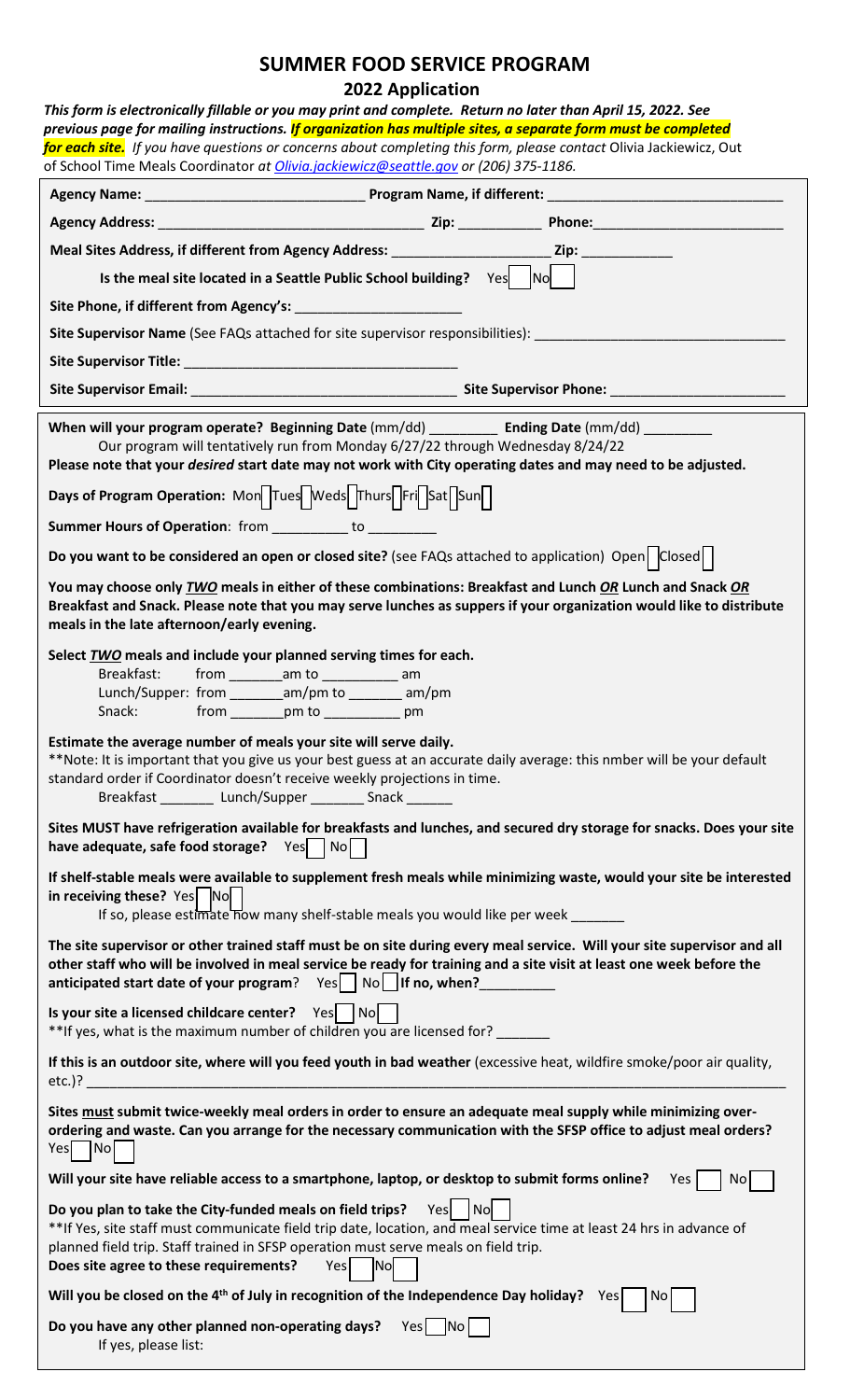

# **FREQUENTLY ASKED QUESTIONS ABOUT SUMMER FOOD SERVICE PROGRAM (SFSP)**

# **Question: When will Summer Food Service Program operate?**

**Answer**: Meal service will TENTATIVELY run from Monday, June 27th, 2022 through Wednesday, August 24, 2022. Shelf stable meals may be available from Thursday, August 25 to Thursday, August 31.

# **Question: How does my site become income eligible?**

**Answer:** To participate in the Summer Food Service Program, a site must be "income eligible." This eligibility is generally established in one of two ways:

• Sites may be located within the attendance zone of a school where 50%+ of students qualify for free or reduced-price school meals

OR

• Sites may be located in a census block group where at least 50% of youth 18 and under are eligible for free or reduced-price meals, as determined by federally-determined income guidelines.

Sites that cannot meet either of these eligibility requirements may still participate in SFSP by submitting household income information (due back to Sponsor by the end of the site's second week of operation) that proves that at least 50% of participating youths' families meet free/reduced-price meals income guidelines. Housing communities may also participate by submitting income data for residents that meets this 50% threshold.

## **Question: What is the difference between being an Open Site or a Closed Site? Answer:**

# Definition of Open Site

Open sites are required to make meals available to all children and youth ages 1 to18 years old who come to the site. Children and youth must be welcomed and invited to participate in meal service, although sites may still offer programming that is only for registered children/youth. Open sites work with City staff to advertise the availability of free meals, using such items as flyers, banners, and social media. Open sites MUST be able to qualify through school or census data. If a site cannot, or is unwilling to accommodate community children or youth, then it must operate as a closed site.

#### Definition of Closed Site

Closed sites are restricted to serving only a specific group of youth, rather than being open to all community members 18 and under. Sites may operate as closed sites either because they do not have the capacity to serve as an open site, or because they do not qualify to participate in SFSP as an open site, but still serve a group of youth where at least 50% qualify for free/reduced-price school meals.

Sites that cannot establish program eligibility through school or census data MUST operate as a closed site: this means they are restricted to serving only a specific group of children/youth *and* that they must collect income information from all participating children's/youths' families. The site must be able to provide documentation that at least 50% of the youth enrolled are income eligible. For example, if there are 20 youth enrolled in your program, then at least 10 must document that they are income eligible.

Closed sites that qualify by collecting families' income information must maintain their 50% or higher free/reduced-price eligibility at all times: if you have new youth attending your program at any point in the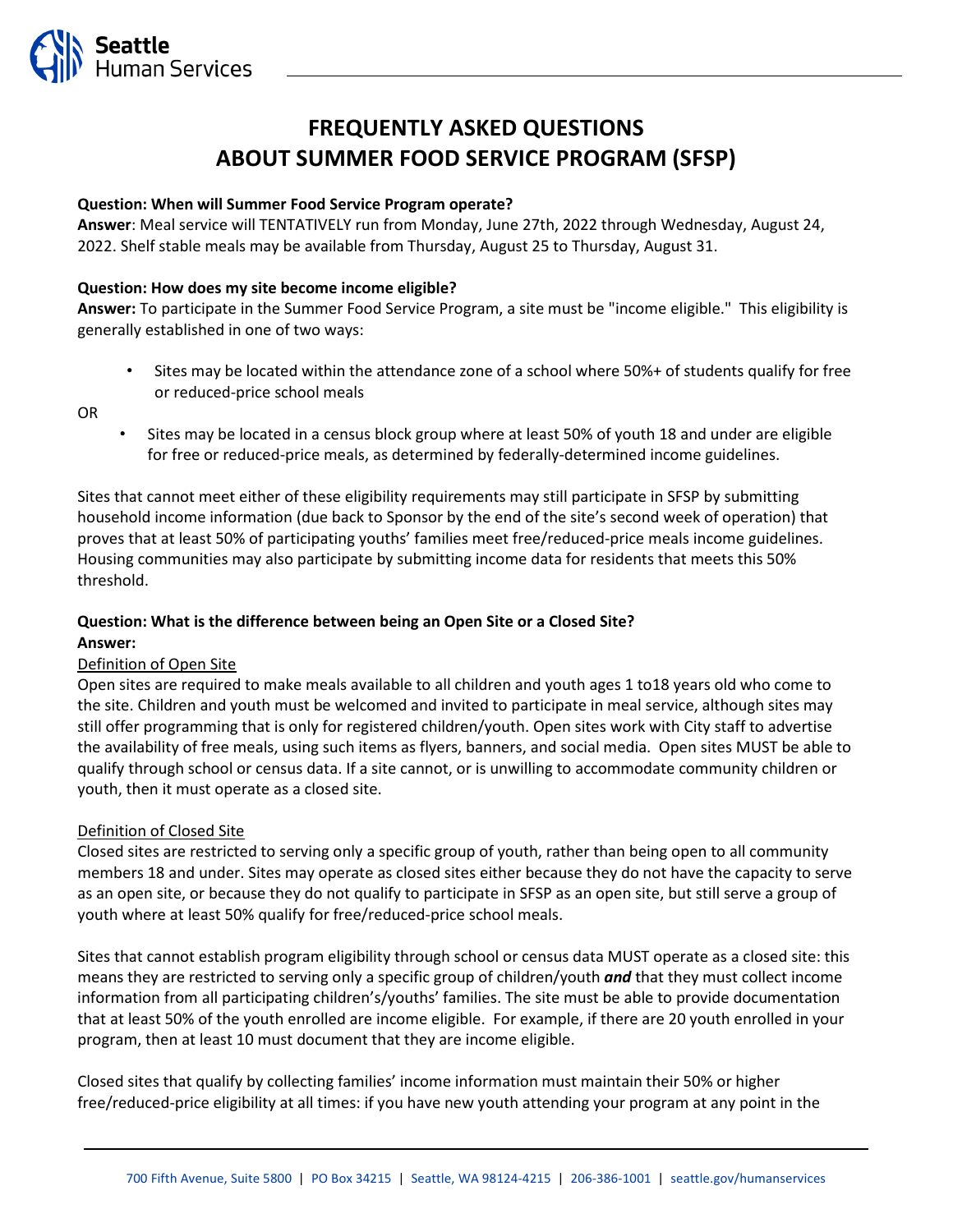summer, the site must collect income documentation for the additional children. If youth stop attending your program, their income information can no longer be considered when determining free/reduced-price meal percentages.

If you mark your program as a closed site on the SFSP application and requires the collection of income information, the forms will be sent to your agency automatically. Contact sfsp@seattle.gov or call (206)375-1186 with questions about income forms, or to receive blank paper/digital forms. If you need translated versions, please specifically request your needed languages.

| Amharic   | Laotian | Tagalog    |
|-----------|---------|------------|
| Cambodian | Oromo   | Tigrinya   |
| Chinese   | Russian | Vietnamese |
| Japanese  | Somali  |            |

A site must establish income eligibility no later than the end of the second week of operation. If proof is not provided by the second week, the meal service will be stopped until proof is provided. Sites that cannot establish eligibility to participate in SFSP will have to repay food costs for all meals and snacks delivered.

Programs that serve a specific group of children regularly (such as enrolled day camps) and who do not have the capacity to serve as an open site – even if they meet income requirements through school or census data – may apply to be considered as 'closed' sites. Sites that qualify to operate as open sites but wish to be closed must provide justification for this decision that will get passed on from the sponsor to the state administrating agency.

# **Question: What does the Summer Food Service Program cost my agency?**

**Answer:** SFSP is free to agencies that follow the rules and regulations of the program that will be explained in mandatory trainings, program handbook and handouts, and regular visits by SFSP staff. The City of Seattle is reimbursed for meals served at meal sites that meet all program rules. Agencies will be charged for meals/snacks that weren't served in accordance with SFSP requirements – including but not limited to meals taken off-site, incomplete meals, and meals served by untrained staff – and for 'excessive' food waste (defined as >10% of the site's total meals ordered for the summer) caused by inaccurate ordering and failure to make appropriate daily adjustments.

# **Question: What if there are more than one selected program located within a building/address?**

**Answer:** When more than one program within a building/address applies to participate in SFSP, **meals must be made available to the entire community, not just the children participating in specific programs**. Only one 'site' may operate at a given address, so programs will need to cooperate to establish meal times, determine who will be responsible for going through City-provided training (at least one person from each program at the address should go through training) and decide who will complete weekly program paperwork and meal projections.

# **Question: Is there a minimum number of children required per meal site?**

**Answer:** Programs that serve fewer than 20 children each day will be given lowest priority in the selection of meal sites, but all agency applicants will be considered for meal service and are encouraged to apply.

Selected meal sites whose numbers drop below 20 children served per day at any point during the summer may be required to pick up their meals from the kitchen at 2445  $3<sup>rd</sup>$  Avenue South rather than having meals delivered: this is due to driver capacity restrictions.